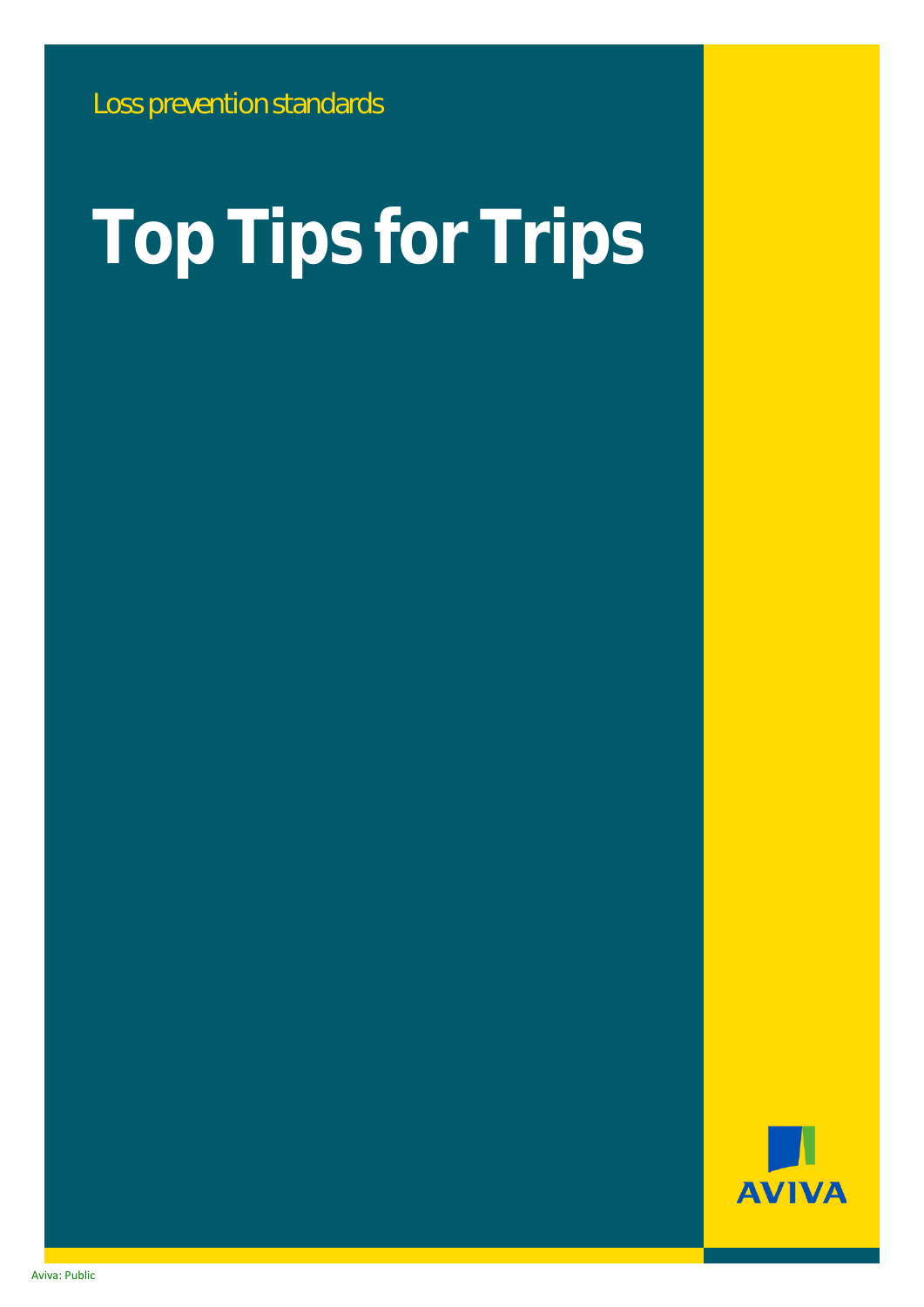# **Top Tips for Trips**



## **Introduction**

Slips and trips are the single-largest cause of accidents in both public areas and workplaces. They consistently account for around 30% of all non-fatal injuries reported to the Health and Safety Executive (HSE). Injuries can be relatively trivial but can cause more serious life changing injuries or even a fatality (HSE accident statistics 2018/2019 recorded 2% of fatalities were due to slips and trips).

It is important that trips are separated from slips as they are caused through different mechanics, i.e. a trip involves a person falling forwards as their foot stops unexpectedly rather than backwards as would normally occur if a person slipped. Common factors that may give rise to a trip include



an object in the person's path or a failure to see an obstacle. Even small obstacles or changes in level may cause a trip hazard due to the biomechanics of walking where the foot remains close to the ground during normal walking. Toe clearance is therefore an important factor when considering trip hazards.

This document is intended to provide guidance on how to minimise potential personal injury as a result of a trip through good risk management practice.

#### **Assessing the Risks of Trips**

All employers should assess the risk of trips in the workplace, to ensure the safety of employees, visitors, contractors, and other non-employees. Similarly, anyone who is in control of premises needs to manage the risks of tripping. A risk assessment helps you understand what sensible precautions are required to control the hazards in your workplace, for example:

- Specifying appropriate stair/step design for the environment, usage and footfall
- Implementing an effective cleaning regime and inspection system
- Having procedures for attending to spillages and contamination
- Implementing procedures for inclement weather
- Setting lighting and visibility standards

You are probably already doing some of these things to protect your employees and visitors, but a risk assessment should highlight areas where further action is necessary. The risk assessment process might include a 'heat map'; plotting all trip incidents by location to identify areas of highest risk, and some of the key hazards to consider are:

- Uneven steps, or steps which are not uniform in dimension
- Poor lighting
- Changes in level
- Slopes
- Uneven flooring
- Inappropriate footwear
- Trailing pipes and cables
- Damaged floor surfaces, both internal and external
- Poor housekeeping
- Vulnerable users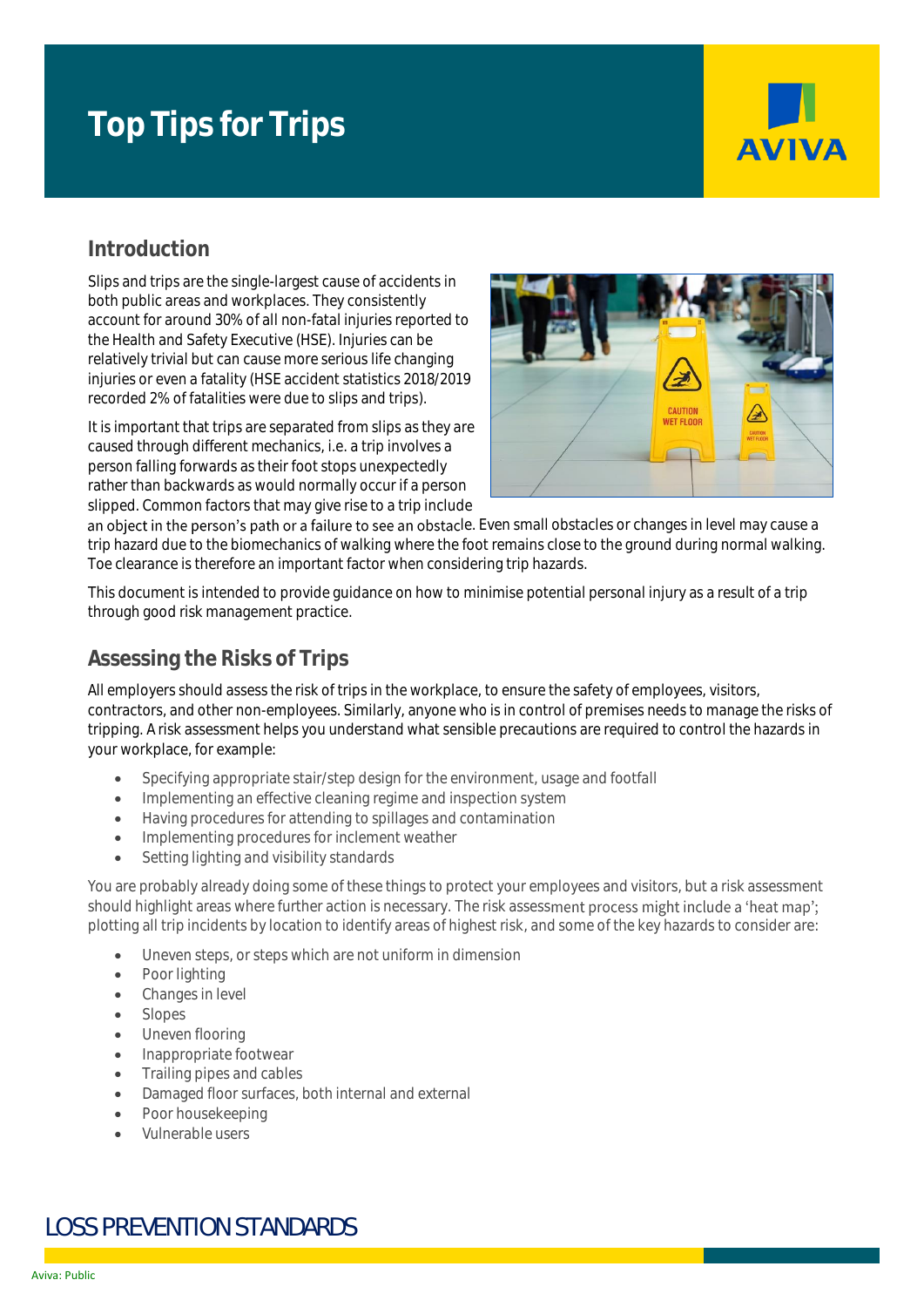

As few workplaces stay the same, it is essential to review what you are doing on an on-going basis.

## **Practical Steps to Prevent Trip Accidents**

There are many simple ways to control and prevent accidents in your workplace. Here are a few examples:

#### **Eliminate trip hazards where possible**

- ➢ Remove all obstacles in pedestrian walkways where possible
- ➢ Reconfigure the work environment and layout where possible
- $\triangleright$  Fix defects from machinery or buildings which may cause a trip hazard
- $\triangleright$  Repair pot-holes in car parks or on footpaths
- ➢ Design tasks to minimise the need for carrying objects using both hands up or down stairs/steps
- ➢ Plan pedestrian and vehicle routes to minimise trip hazards
- ➢ Use cordless tools where practicable to eliminate trailing cables

#### **Stairs and step design**

- $\triangleright$  Use stair design standards, such as Building Regulations Approved Document K Protection from falling, [collision or impact](https://www.gov.uk/government/publications/protection-from-falling-collision-and-impact-approved-document-k) or BS [5395-Part 1: Code of practice for the design of stairs with straight flights and](https://shop.bsigroup.com/ProductDetail?pid=000000000030140175)  [winders](https://shop.bsigroup.com/ProductDetail?pid=000000000030140175)
- ➢ Ensure stair nosings are highlighted using a contrasting colour, ideally rounded slightly to reduce the potential injuries should a fall occur
- $\blacktriangleright$  Handrails should be:
	- o between 900mm and 1000mm above the front edge of each step
	- o circular handrails are considered the best (aim for a diameter of 32-50mm) where you can get your hand all the way round
	- o at least 50-75mm clearance from nearby walls and objects
	- o ideally be of a contrasting colour
	- o stairs wider than 2m should be fitted with additional handrails to ensure they can be easily reached

#### **Use the correct cleaning methods**

- $\triangleright$  Make sure that your cleaning method is effective for the type of floor you have
- ➢ Do not introduce more trip risks whilst cleaning is being undertaken
- ➢ Leave floors dry after cleaning or exclude pedestrians until the floor is dry
- ➢ Remove signage promptly when the floor is dry to avoid creating a new trip hazard
- $\triangleright$  Have effective arrangements for both routine cleaning and dealing with spills

#### **Consider the flooring and work environment**

- ➢ Check for loose, damaged and worn flooring and replace as needed
- ➢ Consider trip hazards from carpets or matting
- ▶ Make sure lighting is sufficient levels of at least 200 lux are recommended, avoid glare and shadows, ensure a gradual transition from dark to light areas
- $\triangleright$  Think about typical spillages and try to ensure the floor surface is a contrasting colour so that they can be seen more easily
- ➢ Slopes or steps are clearly visible use contrasting colours with a light reflectance value (LRV) difference of at least 20 LRV
- $\triangleright$  Keep walkways and work areas clear of obstructions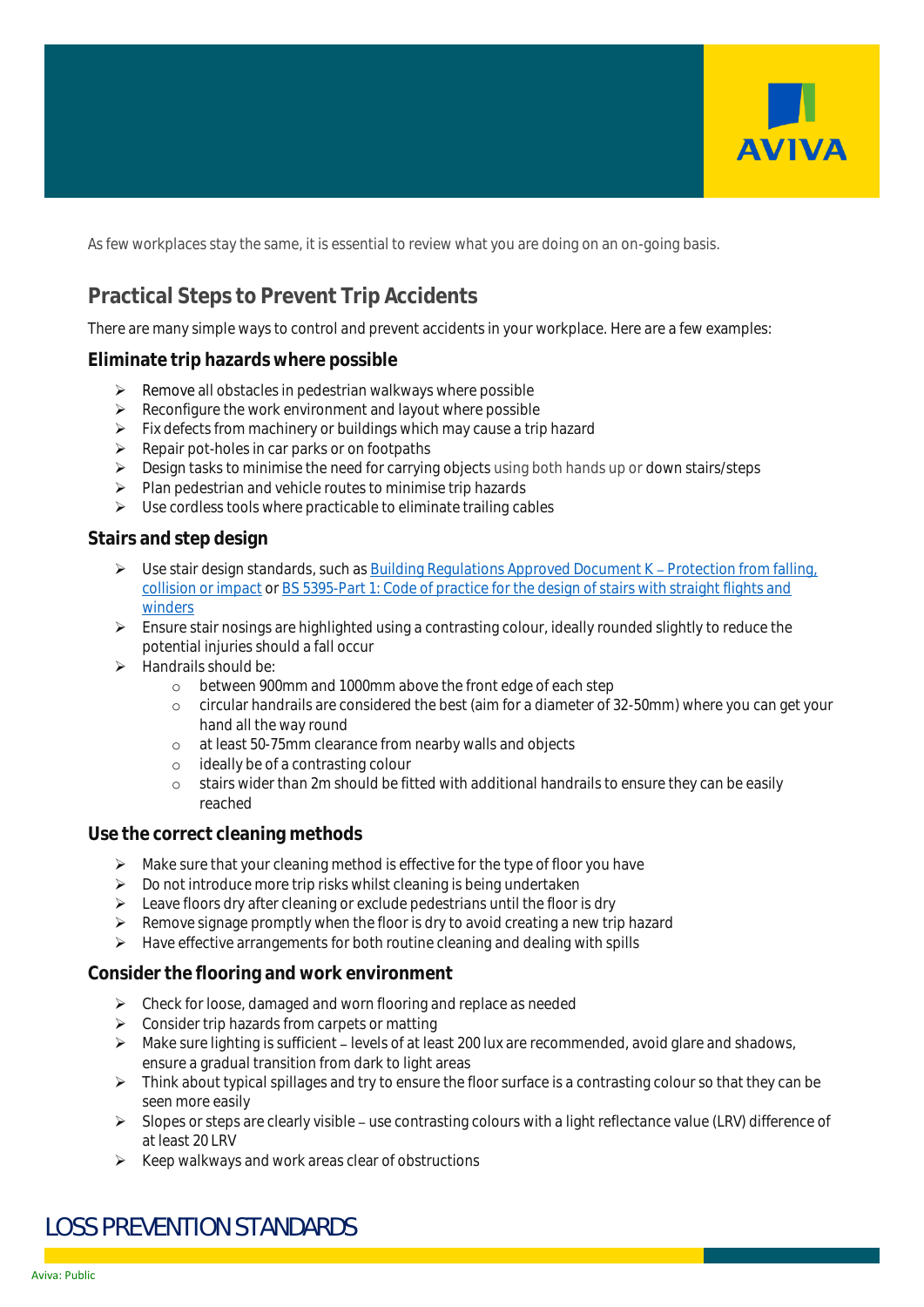

- ➢ Provide suitable storage and waste disposal facilities
- ➢ Consider reducing the need for access platforms over conveyors

#### **Use the correct footwear**

- ➢ Where trip hazards remain, e.g. working on a construction site, suitable footwear can help prevent accidents and minimise injury
- $\triangleright$  Trial footwear first to make sure it is suitable for the environment and for those who will be wearing it, i.e. comfort and fit
- ➢ If footwear is supplied as personal protective equipment (PPE), it must be supplied free of charge to employees
- ➢ Use th[e HSE GRIP Scheme](https://www.hsl.gov.uk/publications-and-products/grip/grip-ratings) as part of your footwear assessment

#### **Think about Management and Organisational Factors**

Consider how work is organised and managed, e.g. to avoid rushing, overcrowding and trailing cables. Make sure employees are involved in the decisions that affect them, e.g. choice of PPE footwear or a change in cleaning methods.

Instigate hazard report and defect reporting systems that identify and record trip hazards. Actions should then be implemented in a timely fashion on a priority basis.

#### **Housekeeping**

The HSE estimates that 50% of all trip hazards result from poor housekeeping. Good housekeeping is the most important method of preventing slips, trips and falls. Examples of good housekeeping include:

- Cleaning all spills immediately
- Marking spills and wet areas with appropriate signage
- Mopping spillages or sweeping debris from floors
- Removing obstacles from walkways and always keeping them free of clutter
- Regular monitoring and inspections
- Covering cables that cross walkways
- Keeping walkways well lit
- Promptly replacing broken/defective light bulbs and faulty switches

Without good housekeeping practices, any other preventive measures such as installation of sophisticated flooring, specialty footwear or even training on techniques of walking and safe falling will never be fully effective.

#### **Records**

The keeping of records of specifications, risk assessments, inspections and maintenance, and perhaps most importantly of cleaning procedures may prove decisive in defending compensation claims.

#### The Magic 'Inch'

Organisations often enquire about the extent to which they might be held liable for an accident which results from a trip on an uneven surface. What is the 'height' below which a change in level, hole or depression will not render them liable? There is no 'safe' limit, no hard and fast rule for when a defect could become a claim. Every claim for compensation will be decided on its own merits and the circumstances that relate to it.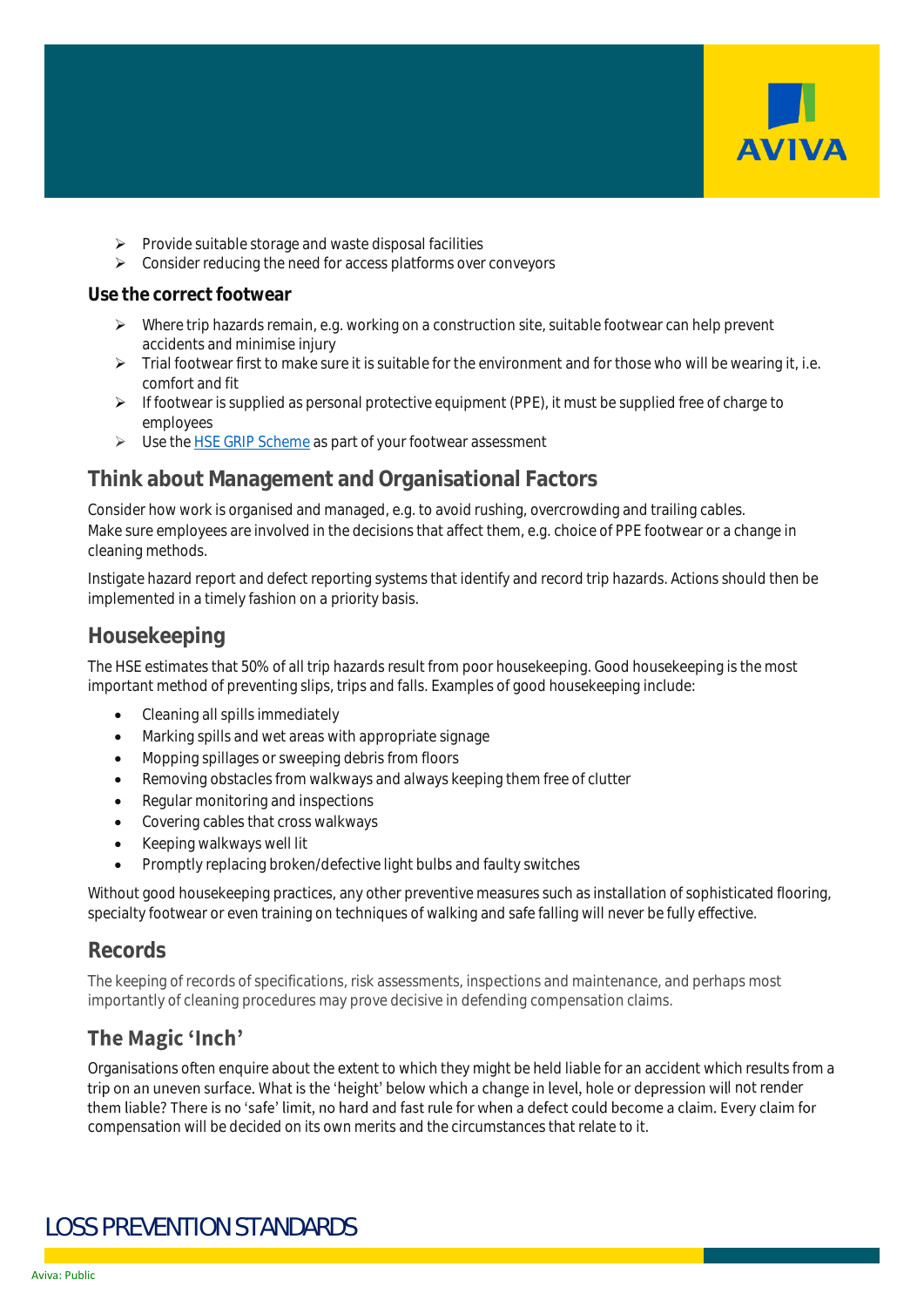

Traditionally, highways engineers tend to have a rule of thumb of 20-25mm (the magic 'inch') when assessing for pothole repair needs. In 2016 there was a move towards a more risk-based approach in the Well Managed Highway Infrastructure Code of Practice. This advocated consideration of not just depth but also surface area and location.

For example, a defect of 1 inch may not generate liability if it occurred just prior to the accident and there was no possibility of the property owner detecting it and taking corrective action in time to prevent the fall. However, a small tripping hazard of lesser size may result in a liability if it had been present for an extended period, if its existence was known and it was in a location where people walked regularly.

### **Key Action Steps**

If you have a responsibility for premises:

- **New Surfaces**: ensure that new flooring surfaces are free from tripping hazards
- **Housekeeping**: implement an effective housekeeping regime
- **Inspections**: conduct routine inspections to ensure surfaces are free from hazards
- **Maintenance**: ensure that routine maintenance is carried out to remedy defects
- **Spills**: ensure that spills are identified/reported and cleaned up immediately

#### **Case Law**

There is a wealth of case law, both civil and criminal, relating to trip claims, the following are representative examples. The HSE website contains further information.

- Hays vs. ASDA Stores: customer tripped on projecting fitment in white goods display area. Defendant retailer able to prove that there had been only 3 incidents over a 5-year period and that annual 'footfall' for the store was circa 1.4 million. Claimant lost
- Harvey vs. Woolworths (2004): customer slipped on wet floor when entering the store. Defendant retailer able to demonstrate effective system of cleaning, use of warning signs and absorbent mats
- A sunken paving slab in an unlit alleyway resulted in a passer-by falling and fracturing their hip. They received £7,500 in compensation
- Convenience store prosecuted following incident in which a customer tripped on plastic binding used to hold newspapers in bundles. Fine £4,500
- Carpet retailer: found to have poor floor coverings during routine safety inspection. Fined £8,000 for this and other offences

#### **Checklist**

A generic Trips and Falls Checklist is presented in Appendix 1 which can be tailored to your own organisation.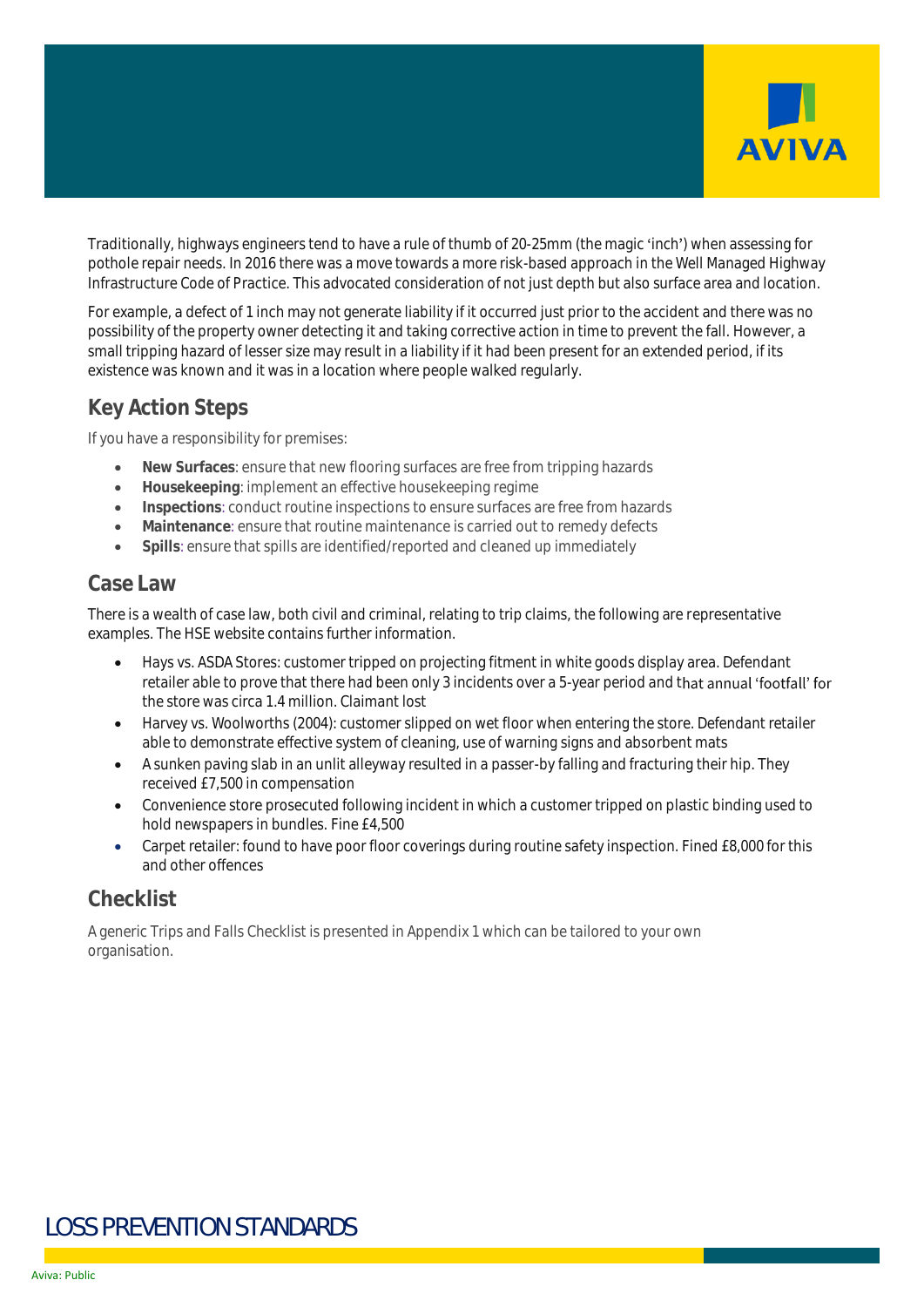

# **Specialist Partner Solutions**

Aviva Risk Management Solutions can offer access to a wide range of risk management products and services via our network of Specialist Partners who are reputable companies offering agreed discounted rates for Aviva customers.

For more information please visit:

Aviva Risk Management Solutions - Specialist Partners

#### **Sources and Useful Links**

- HSE 'Assessing the slip resistance of flooring, a technical information sheet'
- More information on the above can be found on the [HSE website](http://www.hse.gov.uk/slips/)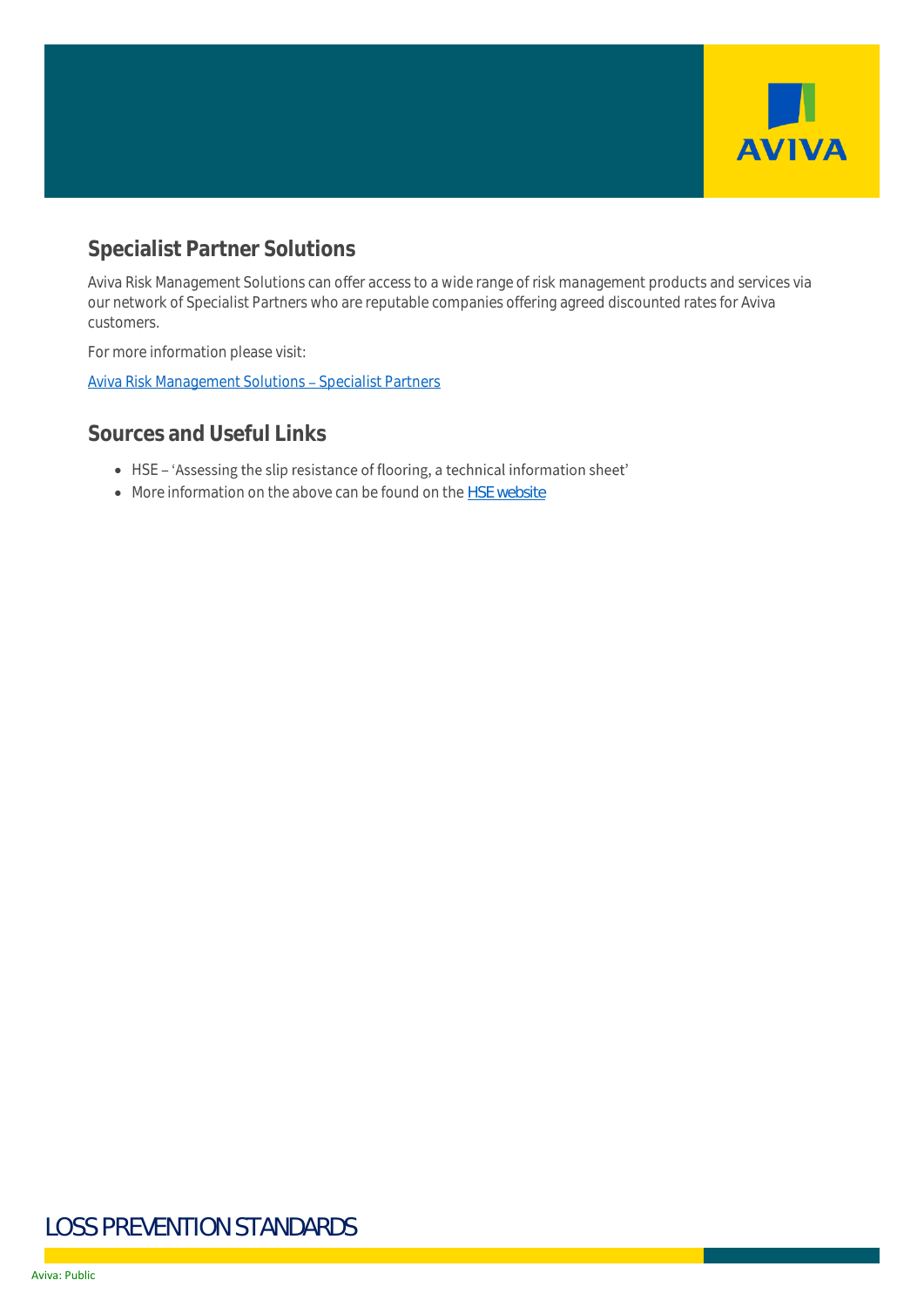

# **Additional Information**

Relevant Loss Prevention Standards include:

• Slip prevention

To find out more, please visit [Aviva Risk Management Solutions](https://www.aviva.co.uk/risksolutions/) or speak to one of our advisors.

**Email us at [riskadvice@aviva.com](mailto:riskadvice@aviva.com) or call 0345 366 6666.\***

\*Calls may be recorded and/or monitored for our joint protection.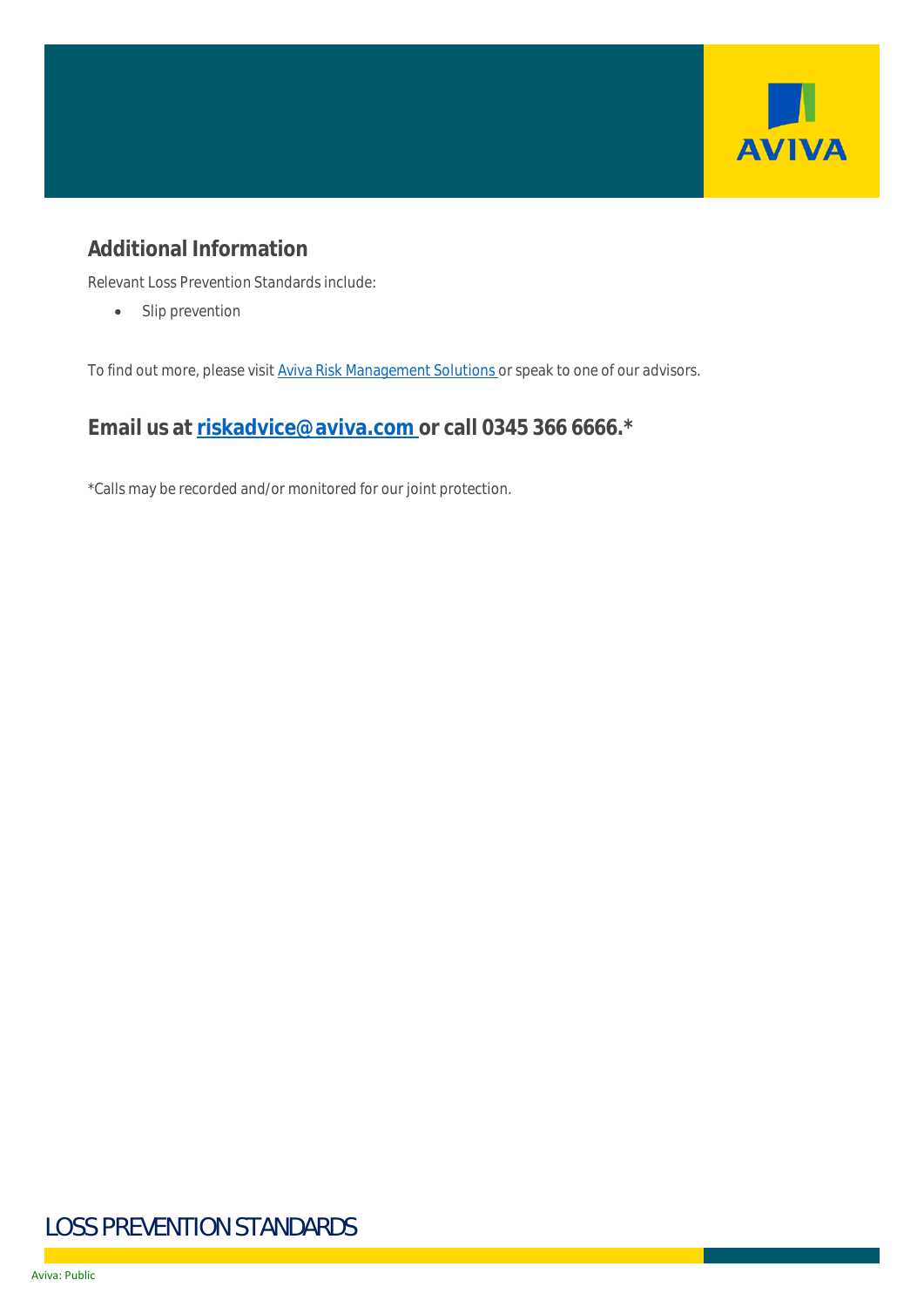# **Appendix 1- Trips and Falls Checklist**



| Location                          |  |
|-----------------------------------|--|
| Date                              |  |
| Completed by (name and signature) |  |

|    | External                                                                                                                                                | Y/N | Comments |
|----|---------------------------------------------------------------------------------------------------------------------------------------------------------|-----|----------|
| 1. | Is there enough lighting provided for employees and visitors to be<br>able to see satisfactorily and avoid trip hazards that might be on<br>the ground? |     |          |
| 2. | Are regular, documented inspections undertaken to identify<br>potential hazards, ensuring that any remedial work identified is<br>implemented?          |     |          |
| 3. | Are materials used for external paved areas maintained in good<br>order and do not present a trip hazard?                                               |     |          |
| 4. | Do you discourage individuals from taking shortcuts over uneven<br>ground which are likely to be a trip hazard?                                         |     |          |
| 5. | Are stairs and steps adequately designed, lit and maintained<br>in good order?                                                                          |     |          |
| 6. | Is any matting supplied securely fixed, and does not present a<br>tripping hazard?                                                                      |     |          |
| 7. | Is an external cleaning regime in place to minimise obstacles and<br>tripping hazards?                                                                  |     |          |
| 8. | Do you have a procedure for keeping up to date with the weather<br>forecast, and are you able to respond to the forecast?                               |     |          |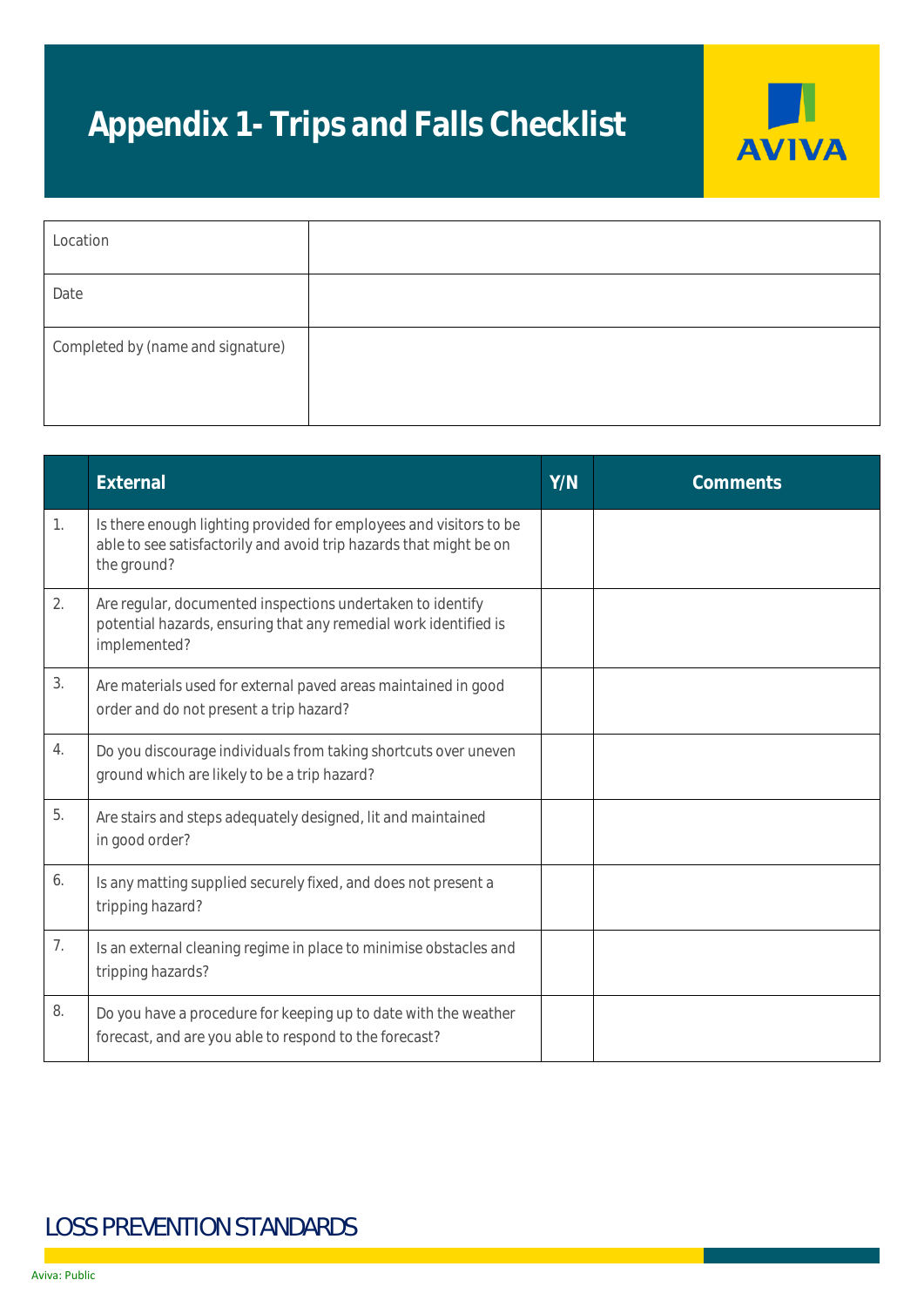

|     | External contd.                                                                                                                                           | Y/N | Comments |
|-----|-----------------------------------------------------------------------------------------------------------------------------------------------------------|-----|----------|
| 9.  | Do you have winter maintenance procedures in place?                                                                                                       |     |          |
| 10. | Do you use salt and grit to remove snow and ice on paths and car<br>parks?                                                                                |     |          |
|     | Internal                                                                                                                                                  | Y/N | Comments |
| 11. | Are regular, documented inspections undertaken to identify<br>potential hazards, ensuring that any remedial work identified is<br>implemented?            |     |          |
| 12. | Are entrances, aisles and corridors free from obstructions, having<br>satisfactory lighting?                                                              |     |          |
| 13. | Are there any areas with variations in floor level (e.g. slopes, small<br>steps), or changes from one floor material to another?                          |     |          |
| 14. | Are all floor surfaces in good condition?                                                                                                                 |     |          |
| 15. | Are stairs/steps in good condition, free from obstruction and<br>provided with handrails and adequate lighting?                                           |     |          |
| 16. | Are there any trip hazards around workstations, e.g. trailing cables<br>or boxes, and has office furniture been arranged so as not to hinder<br>walkways? |     |          |
| 17. | Are documented cleaning schedules in place to ensure surfaces are<br>kept clean and dry?                                                                  |     |          |
| 18. | Are there procedures to immediately clean up any spillages?                                                                                               |     |          |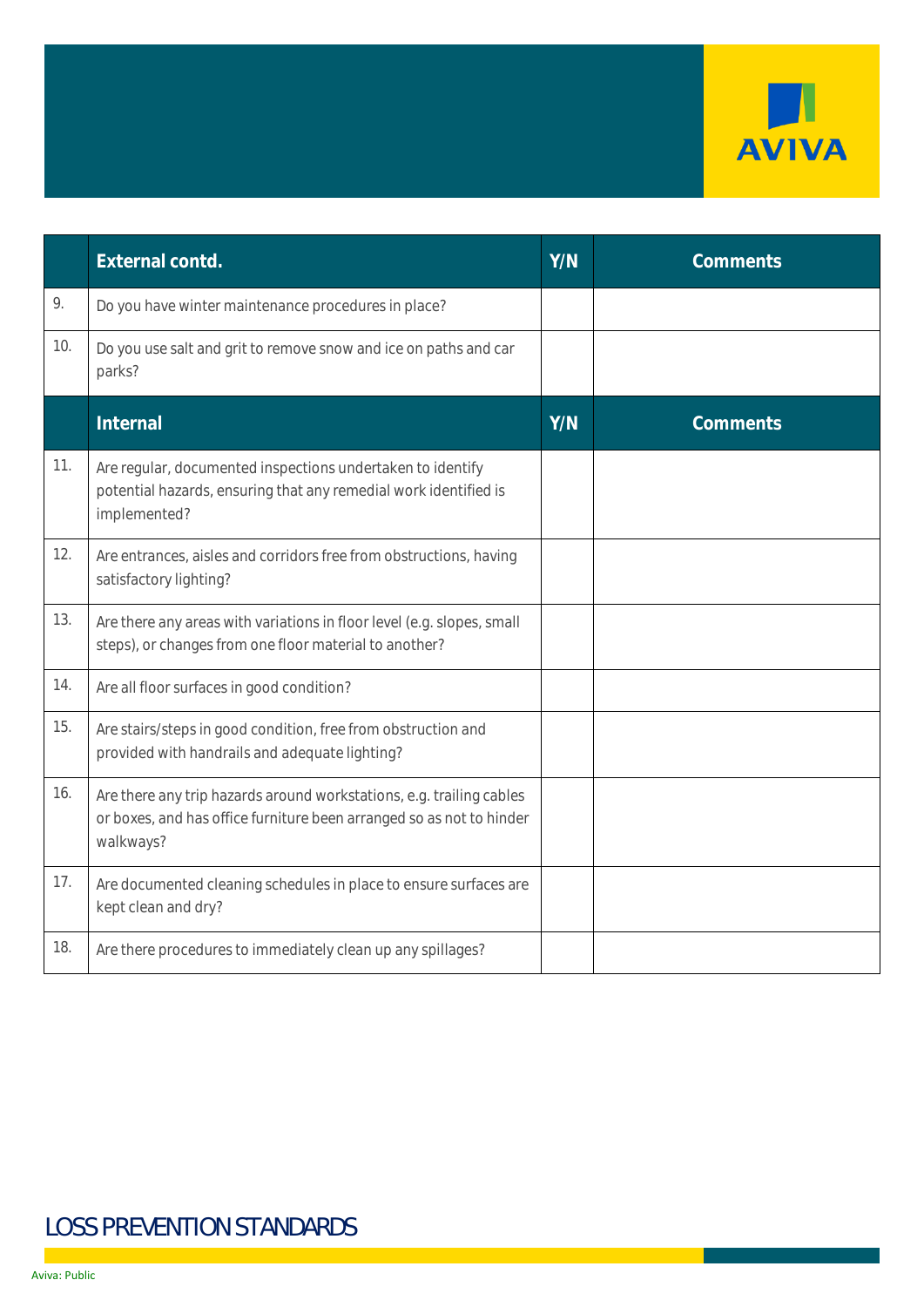

|     | General                                                                                                                    | Y/N | Comments |
|-----|----------------------------------------------------------------------------------------------------------------------------|-----|----------|
| 19. | Have the results of risk assessments adequately identified trip<br>hazards and are effective control measures implemented. |     |          |
|     | Are assessments communicated to all relevant individuals?                                                                  |     |          |
| 20. | Has the provision of appropriate footwear been considered as part<br>of the relevant risk assessment?                      |     |          |
| 21. | Are employees encouraged to report any issues which they<br>consider to be unsafe?                                         |     |          |

| 22. | Additional comments: |
|-----|----------------------|
|     |                      |
|     |                      |
|     |                      |
|     |                      |
|     |                      |
|     |                      |
|     |                      |
|     |                      |